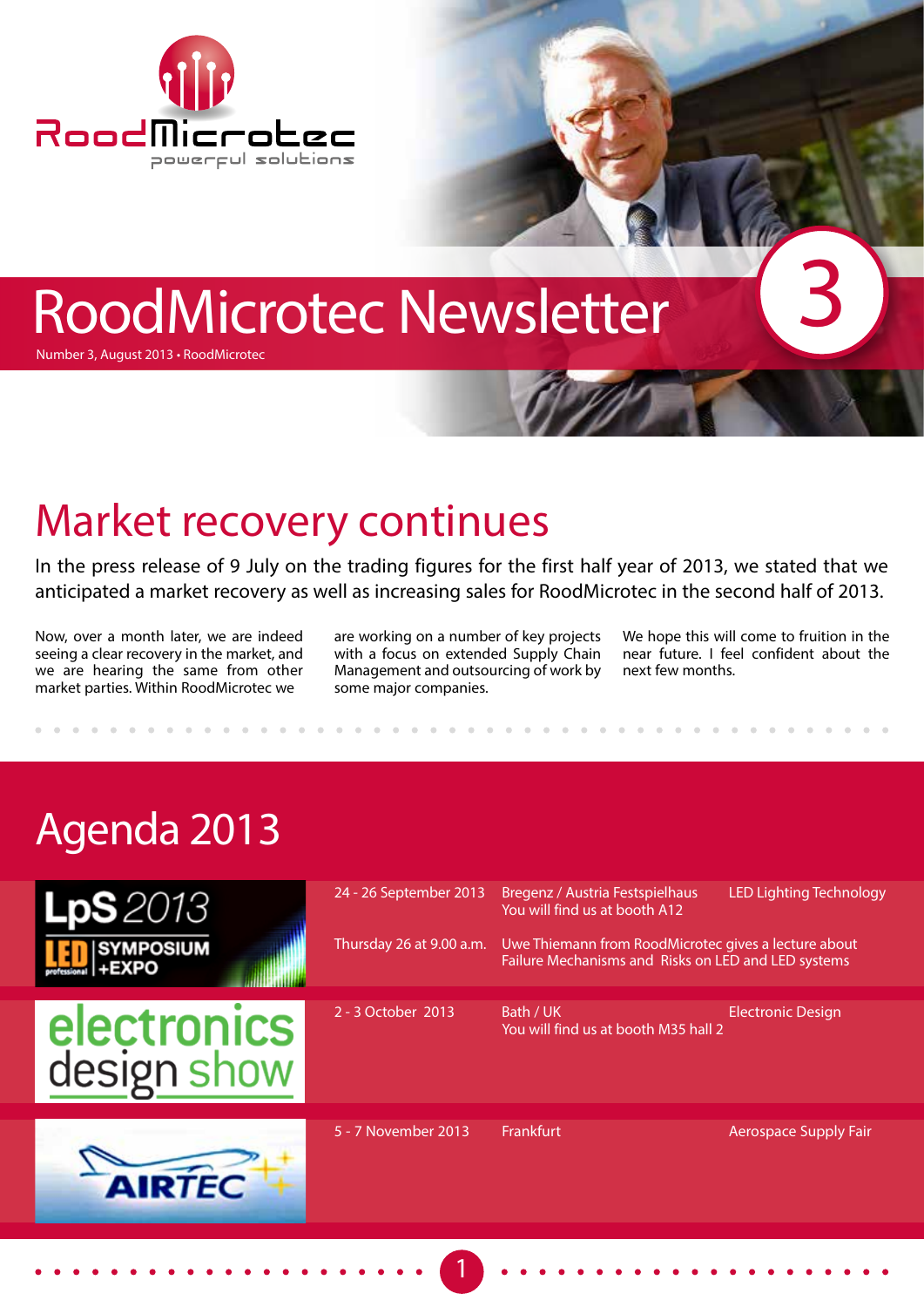#### RoodMicrotec reaffirms its position as A-supplier in the automotive sector

In May, RoodMicrotec was audited by a key European customer in the automotive semiconductor market. The audit was part of the customer's regular supplier quality management system according to Automobile Standard VDA 6.3.

The results of the audit confirmed that all operations in the operational process fully meet customer and system requirements and resulted in RoodMicrotec's re-certification as an A-supplier in the automotive field.

In the automotive supply chain, supplier audits are one of the most important measures to verify and ensure continued high standards, also at outsourced production sites of the automotive industry.

VDA 6.3 requirements encompass the complete organisation of a company, from the personnel involved in the processes, the installed quality management system and its practical implementation all the way up to the processes involved, so that the supplier's ability to provide quality is also verified.

Special attention is given to the 'living system', which refers to activities relating to continuous improvement and process efficiency in order to realise zero defect attitude.

The Failure Analysis and Optoelectronic laboratories received the accreditation to ISO 17025 after the surveillance audit in May by the German accreditation body DAKKS (Deutsche Akkreditierungsstelle).

This means all laboratories of RoodMicrotec Failure Analysis, Optoelectronic and Qualification Lab are accredited to ISO 17025.

These results reaffirm RoodMicrotec's reliability as automotive supply chain partner.

Certified by RoodMicrotec



<sup>2</sup> 2